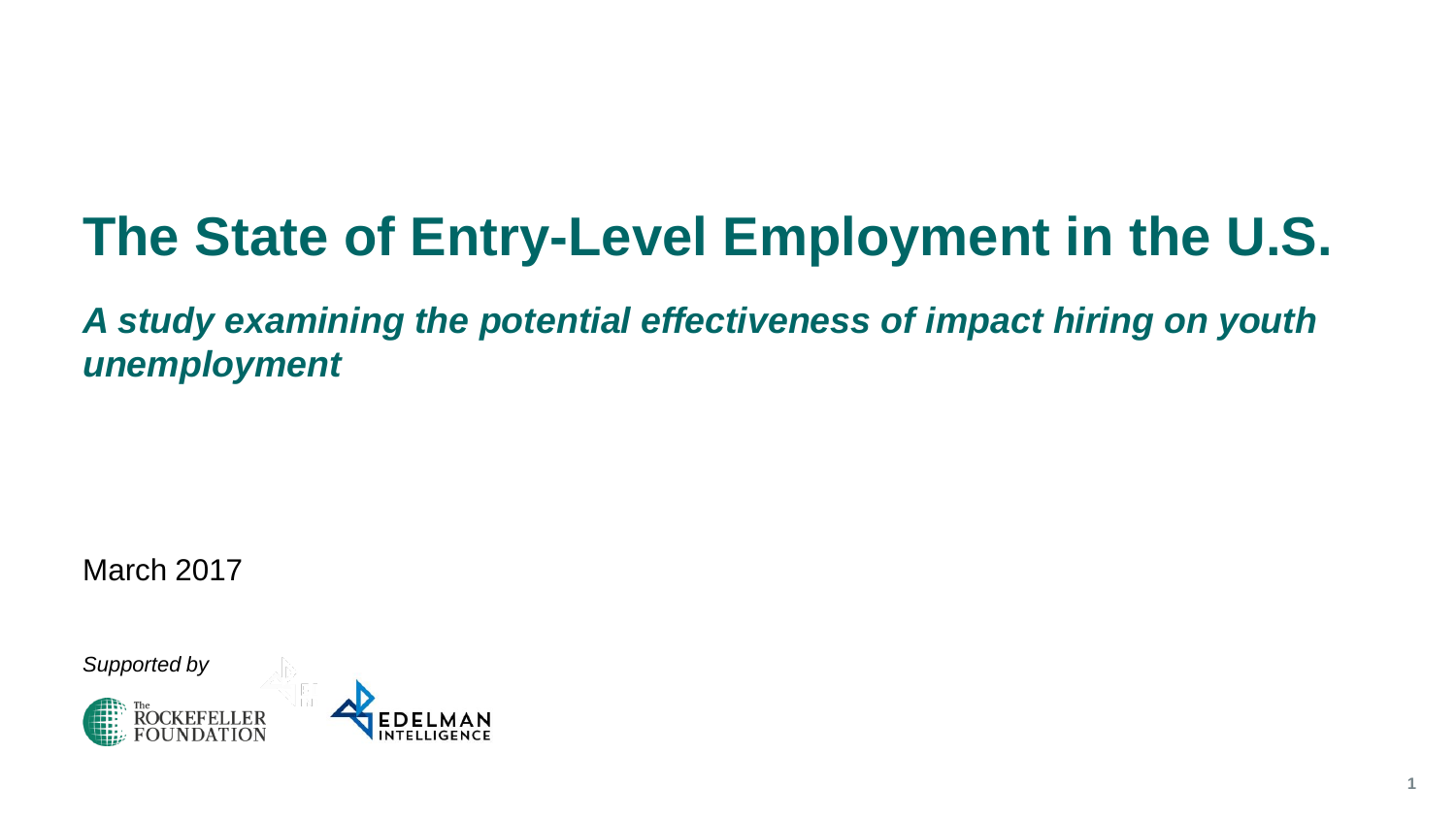### **Executive Summary**

Youth unemployment is a serious, but not unsolvable, problem in America. There are millions of opportunity youth in the United States, young people ages 18-24 who face barriers to economic participation. Impact hiring provides employers with new approaches to talent practices—specifically related to recruitment, hiring, and retention—that address their entry-level talent challenges and improve employment outcomes for those who face barriers to opportunity, including disadvantaged youth.

This study was conducted by the research firm Edelman Intelligence with support from The Rockefeller Foundation to uncover entrylevel hiring challenges for employers and youth, reveal perceptions about entry-level jobs, and identify solutions to address these challenges.

Findings indicate that:

- Employers are concerned with finding and keeping the right entry-level talent to meet their business needs
- Nearly half of employers cite sourcing enough candidates as a top challenge when filling entry-level jobs
- Screening for college degrees in the hiring process denies youth the opportunity to learn skills on the job
- The top metric for evaluating the success of entry-level employees is how well the employee fits with company culture
- There is a disconnect between the benefits and supports employers think will matter to younger workers and those that truly matter to them
- By overlooking opportunity youth in hiring processes, employers are ignoring candidates who could serve as the solution to many of their hiring challenges for entry-level roles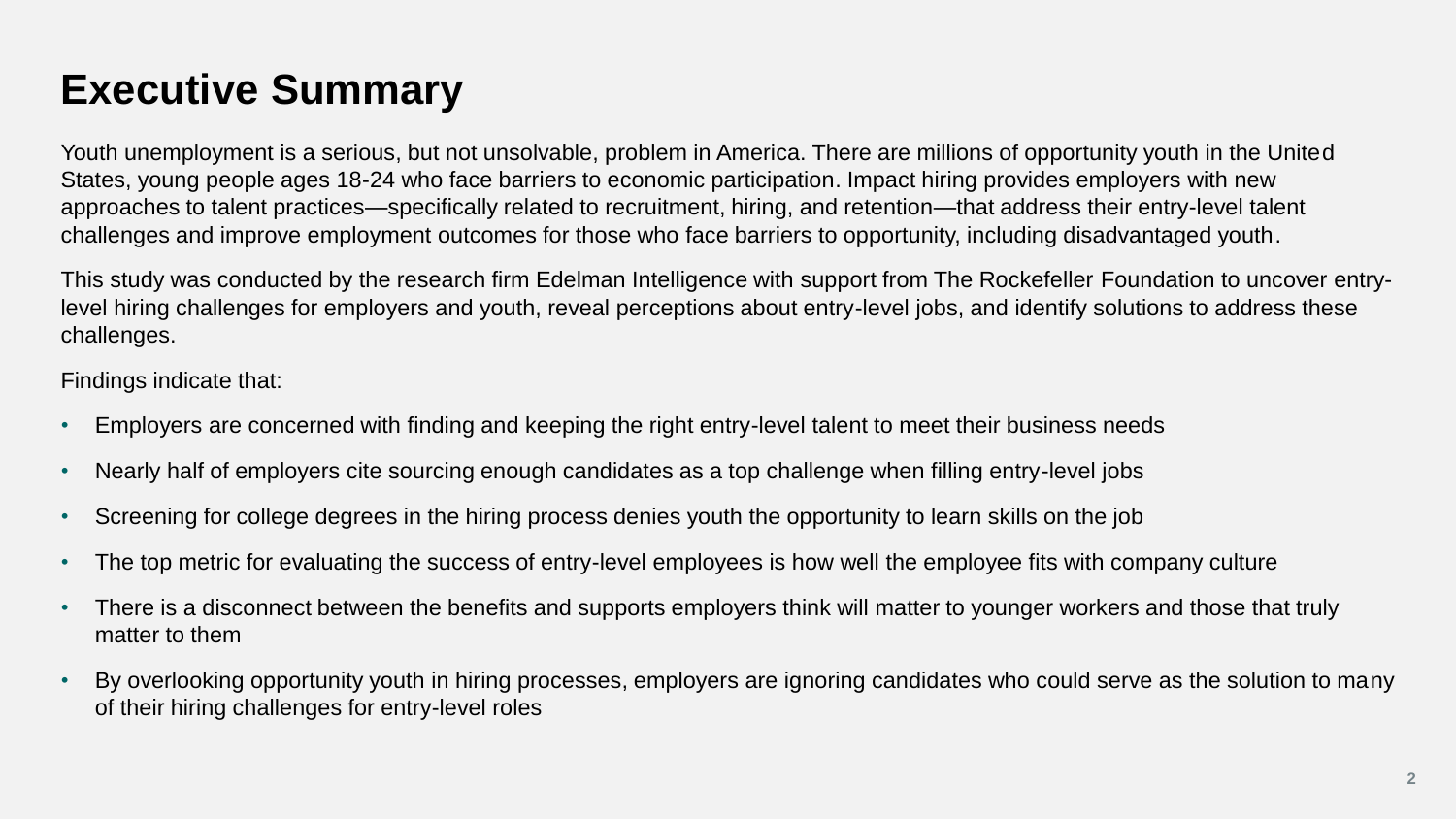### **Methodology**

The study was conducted among **n = 1,202** respondents living in the U.S. The online survey was fielded **Jan. 27- Feb. 5, 2017.**

| <b>Audience</b> |                                           | <b>Audience</b><br><b>Definition</b>                                                                                                                                                                                                                                                                                              | Sample<br><b>Size</b> |
|-----------------|-------------------------------------------|-----------------------------------------------------------------------------------------------------------------------------------------------------------------------------------------------------------------------------------------------------------------------------------------------------------------------------------|-----------------------|
|                 | <b>C-suite Members</b>                    | C-suite professionals at large companies (2500+ employees), are<br>30-65 years old, C-suite or president                                                                                                                                                                                                                          | $N = 100$             |
|                 | <b>HR Professionals</b>                   | HR Professionals (In-house recruiters, HR directors/managers)<br>who handle the hiring and screening processes of entry-level<br>employees, work at a large company (2500+ employees), are 25-<br>65 years old                                                                                                                    | $N = 101$             |
|                 | <b>Recent College</b><br><b>Graduates</b> | People ages 20-26, have graduated from a 2- or 4-year college<br>(either in-person or online). Have an entry-level job.                                                                                                                                                                                                           | $N = 501$             |
|                 | <b>Opportunity Youth</b>                  | People ages 18-24, not currently enrolled in high school or college<br>and have not graduated from a 2- or 4-year college (either in-<br>person or online). Must have finished some high school. Are<br>currently unemployed and actively seeking an entry-level job, or<br>plan to start searching within the next three months. | $N = 500$             |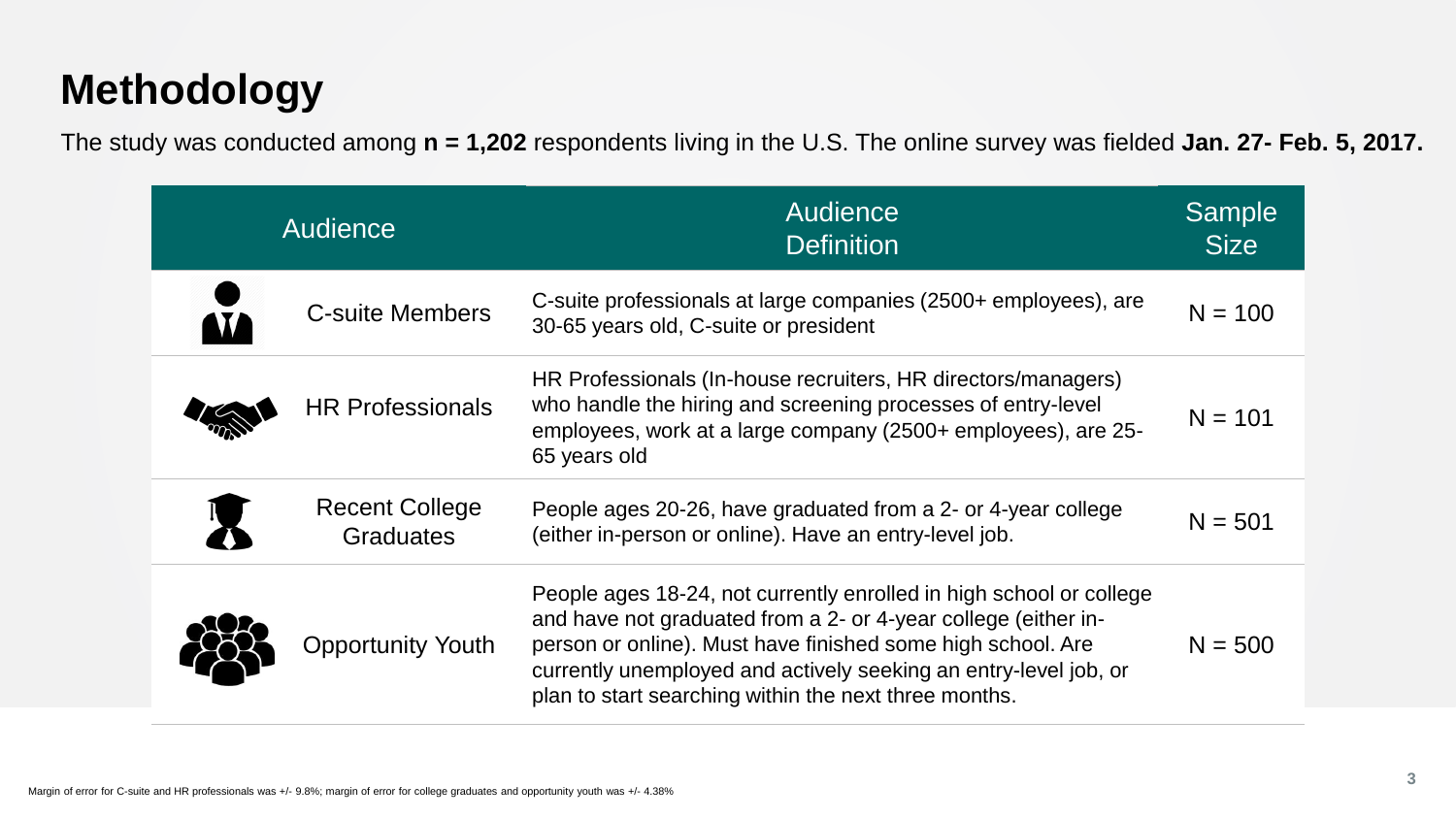# **New labor market, old hiring practices**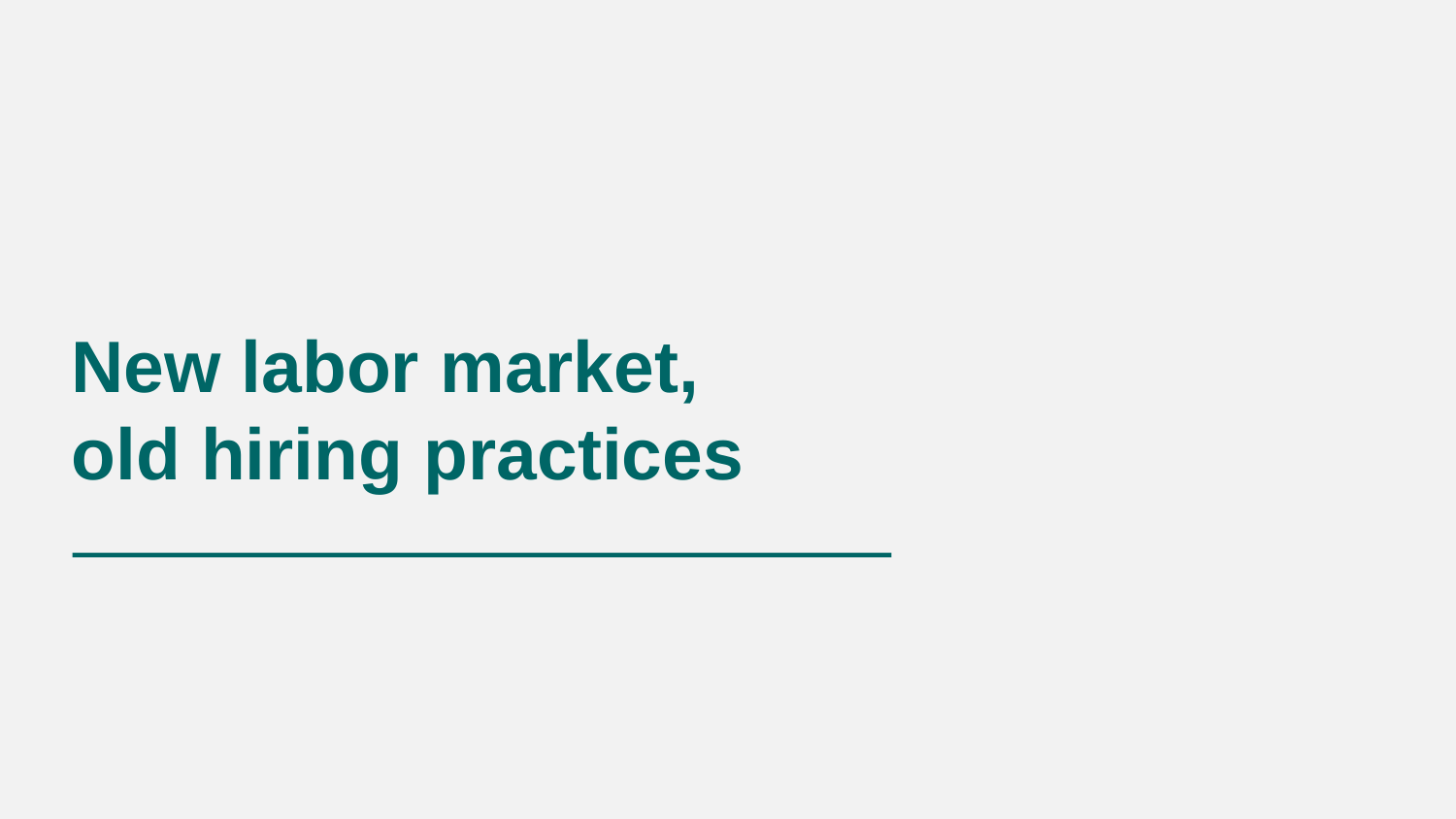**As the labor market tightens and demographic and technological shifts usher in major changes, companies are increasingly competing for talent to fill entry-level level jobs which employers cite are important to business performance.**

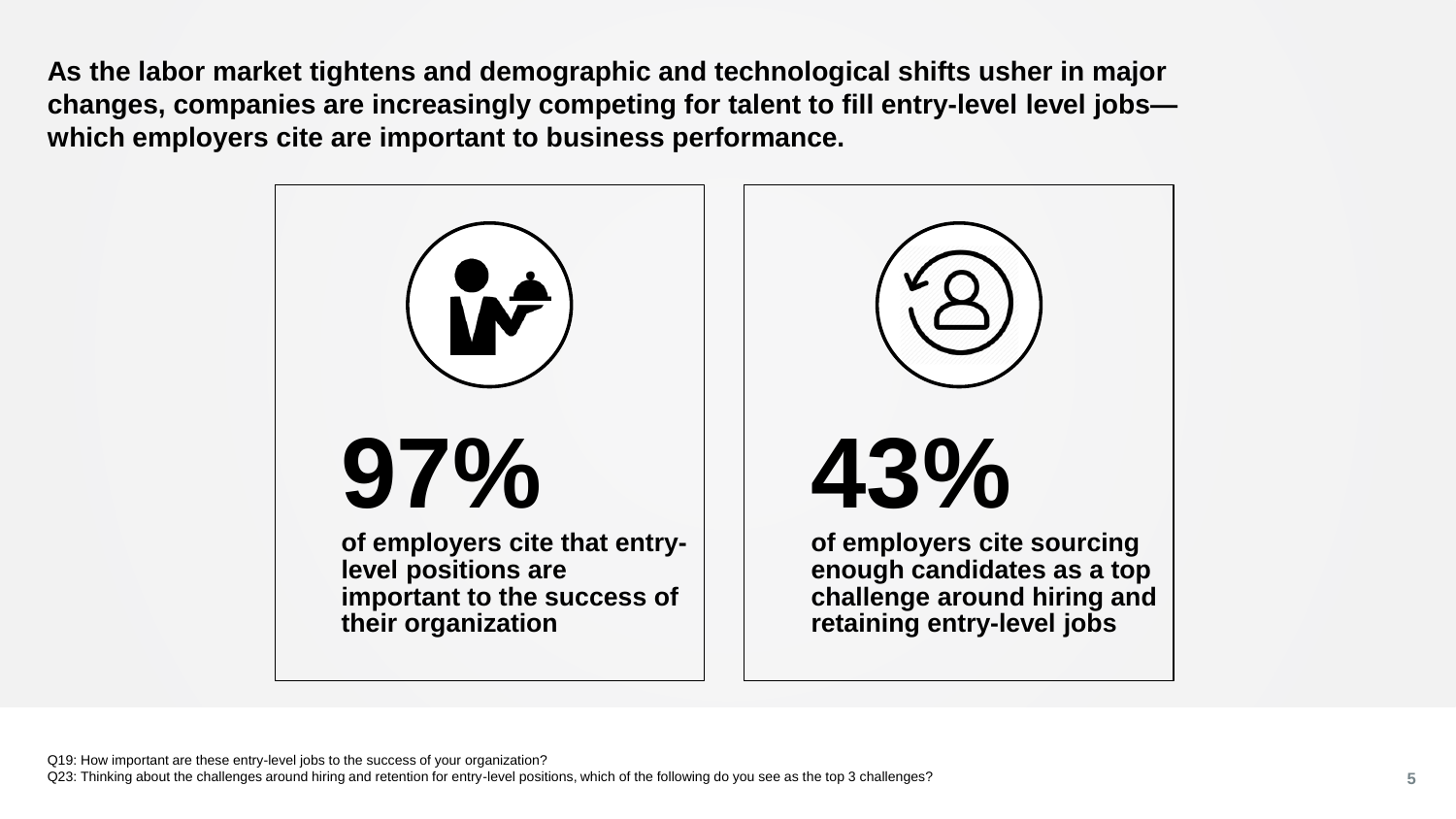**Yet, employers are still relying on outdated hiring practices to identify talent. A college degree is a primary screening criteria for many entry-level jobs.**

*Showing percent of employers whose company uses a college degree as a screener*



Q12: Does your company use a college degree as a screening criteria when filling entry-level positions?

In the survey, "entry-level" was defined as junior level roles (or introductory jobs) designed for workers with little to no previous work experience -- where employees gain experience and initial job market skills. **6**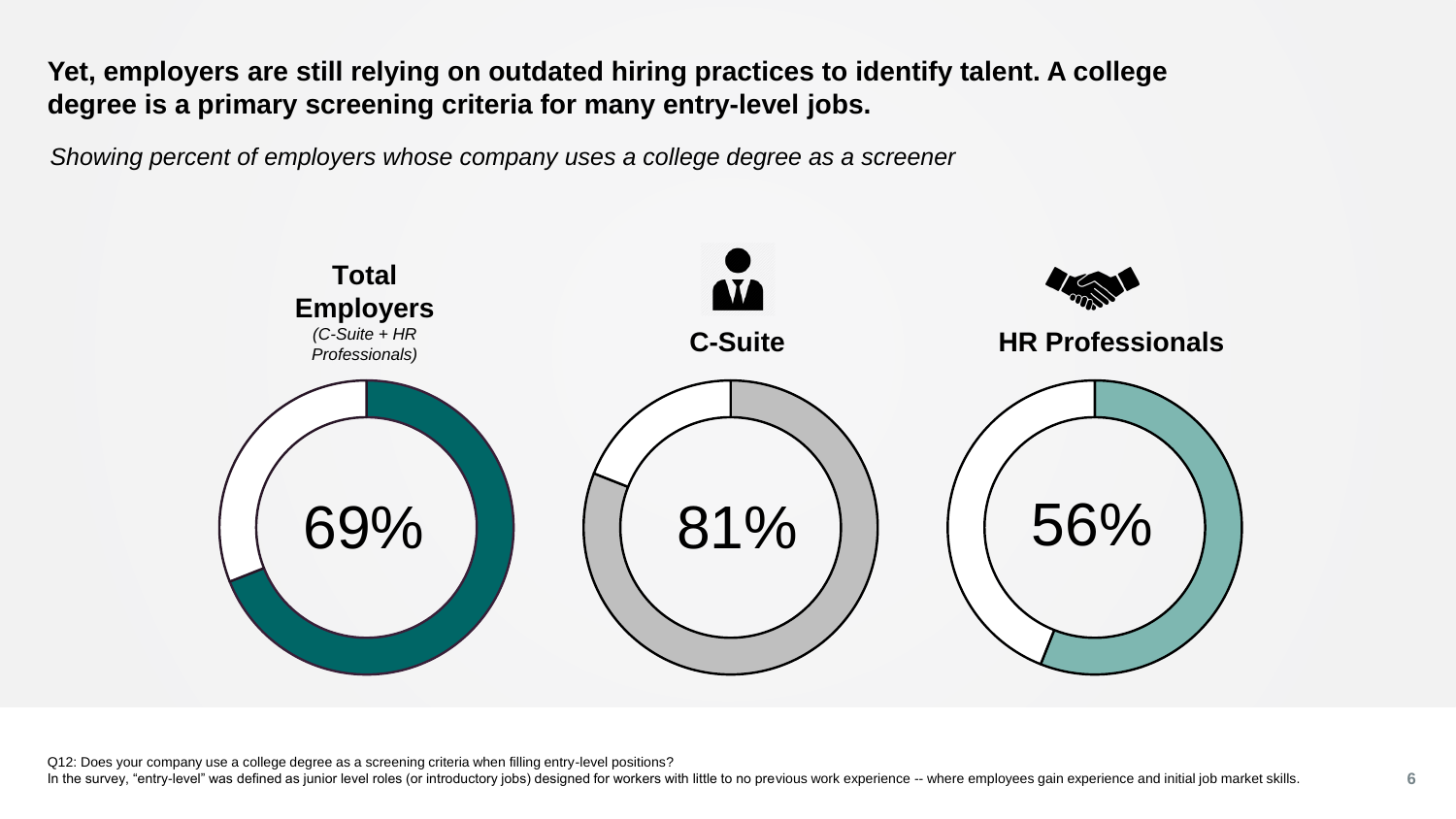**Data suggest that these methods do not effectively achieve their goal—companies continue to face many hiring and retention challenges, with too small a talent pool and employees feeling overqualified for their positions. In doing so, employers are overlooking opportunity youth in their hiring processes, consequently ignoring a key talent pool for entry-level jobs.** 

*Companies' hiring challenges, showing percent selected*



Q17: Which of the following do you see as a challenge when looking to hiring employees within your current organization?

Q35: Below is a list of statements describing different impressions of the current job market. Please indicate how strongly you agree or disagree with the following statements. **7** 

Total Employers

C-Suite

HR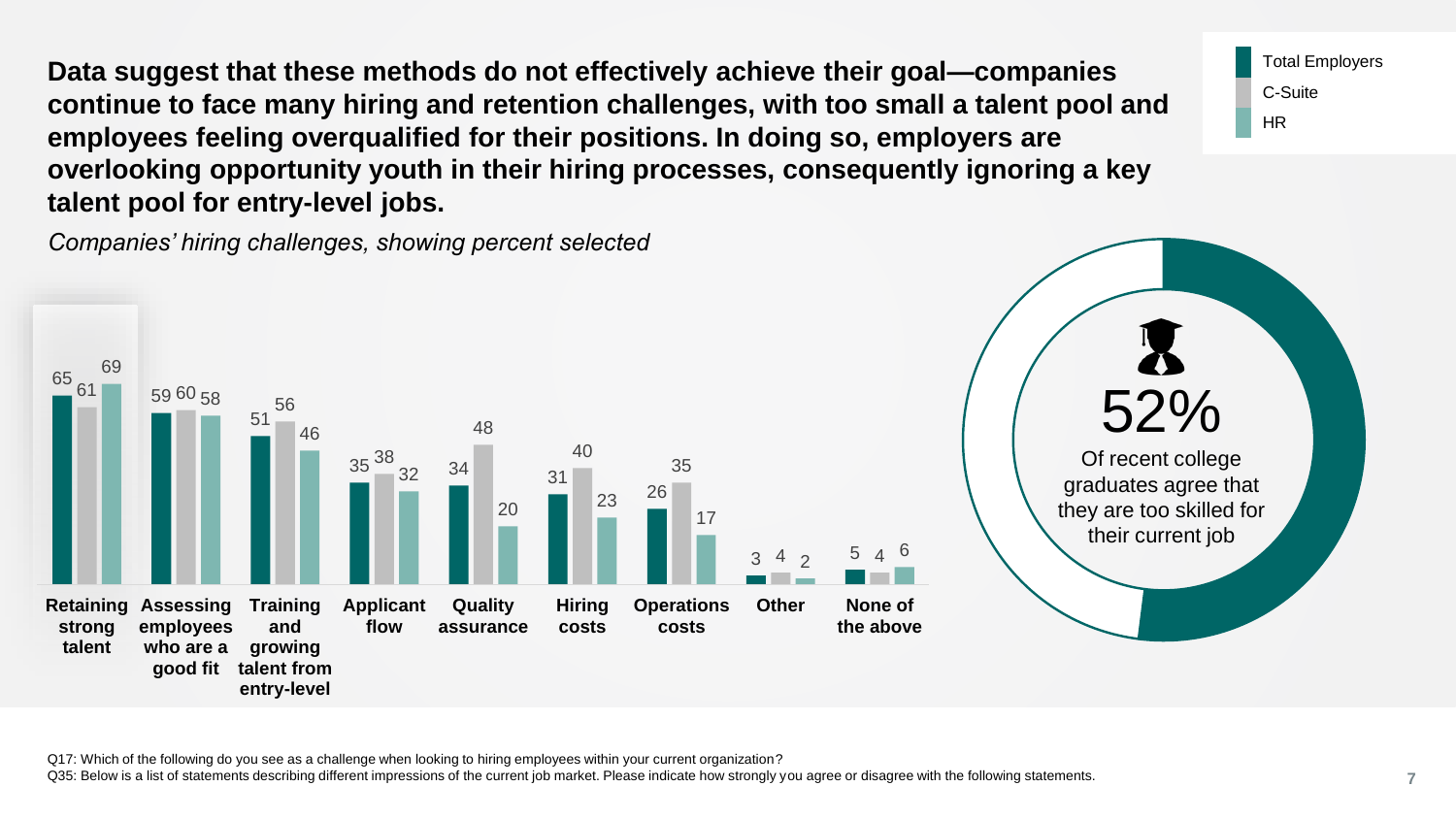# **Screening for a college degree denies youth the opportunity to build skills on the job**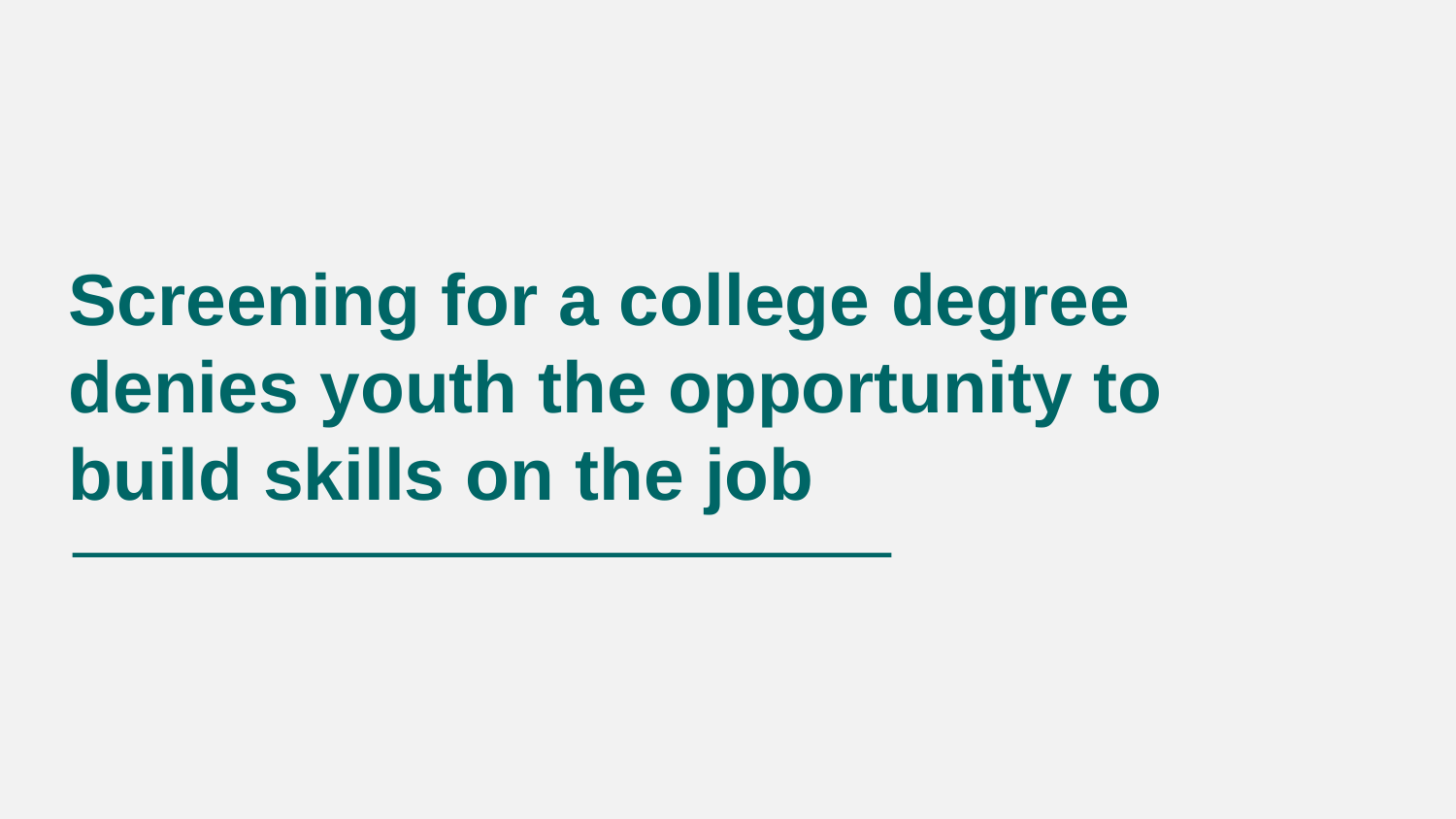**faster with the right skills required for the position**

**Most employers still value a college degree and believe that it is the most effective way to employ someone with the right skills required for the position.**



Total Employers C-Suite HR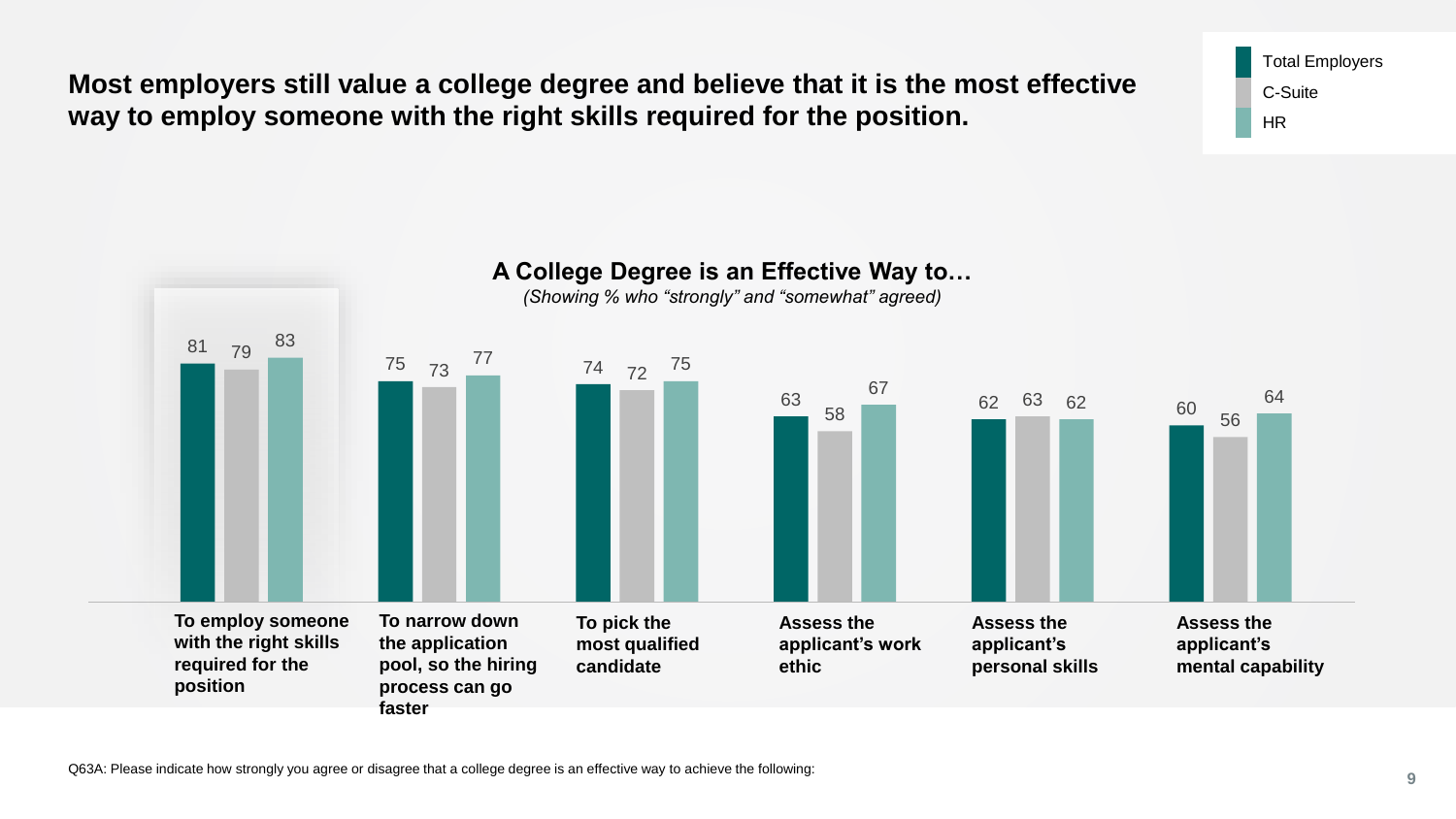#### **In fact, C-suite prefer to hire candidates without previous experience over those without a college degree.**

*Showing percent of C-suite who favor hiring the following candidates for entry-level positions*

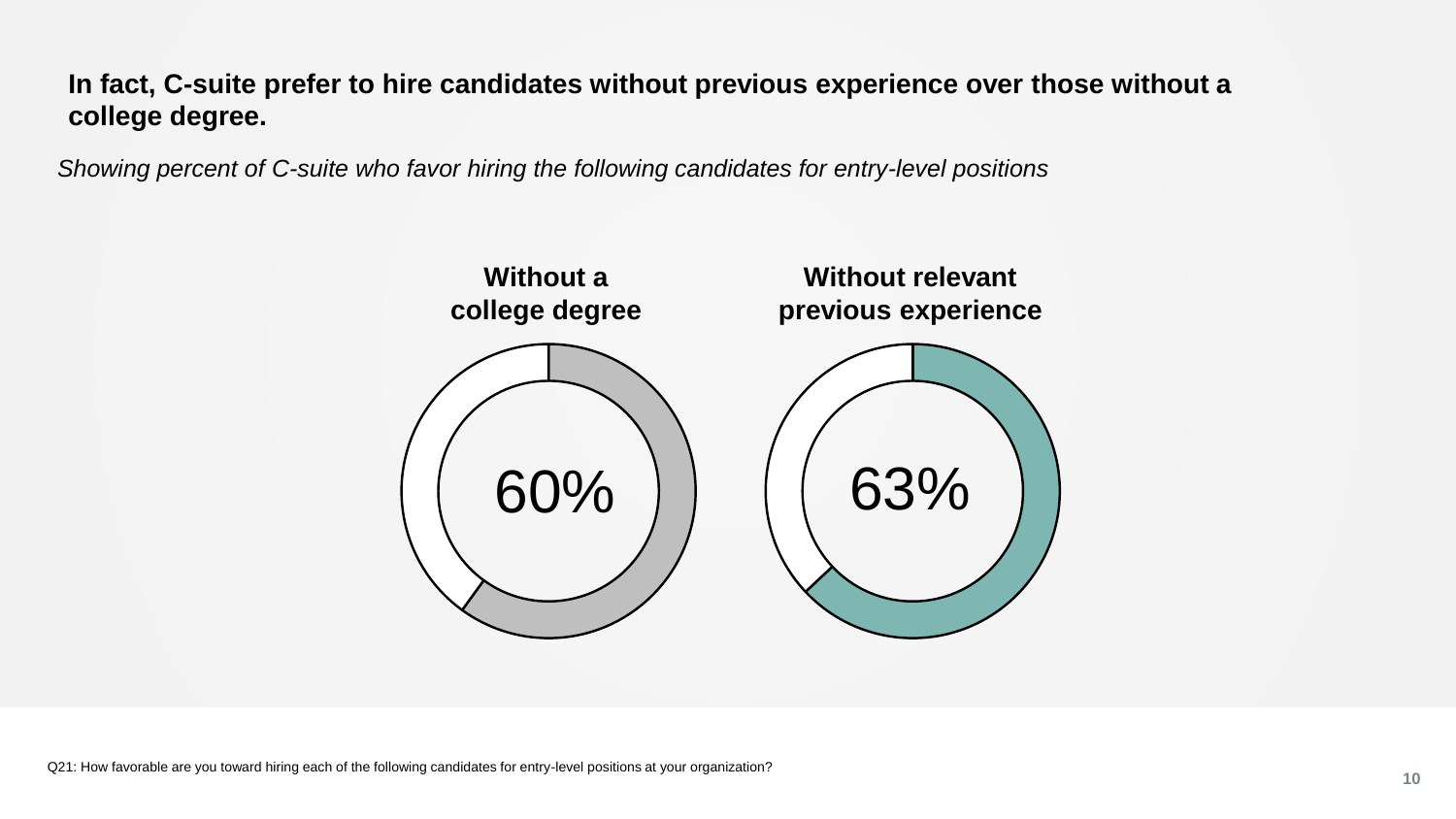**However, nearly half of recent college graduates aren't using the skills they learned in college, but rather learning skills on the job.**

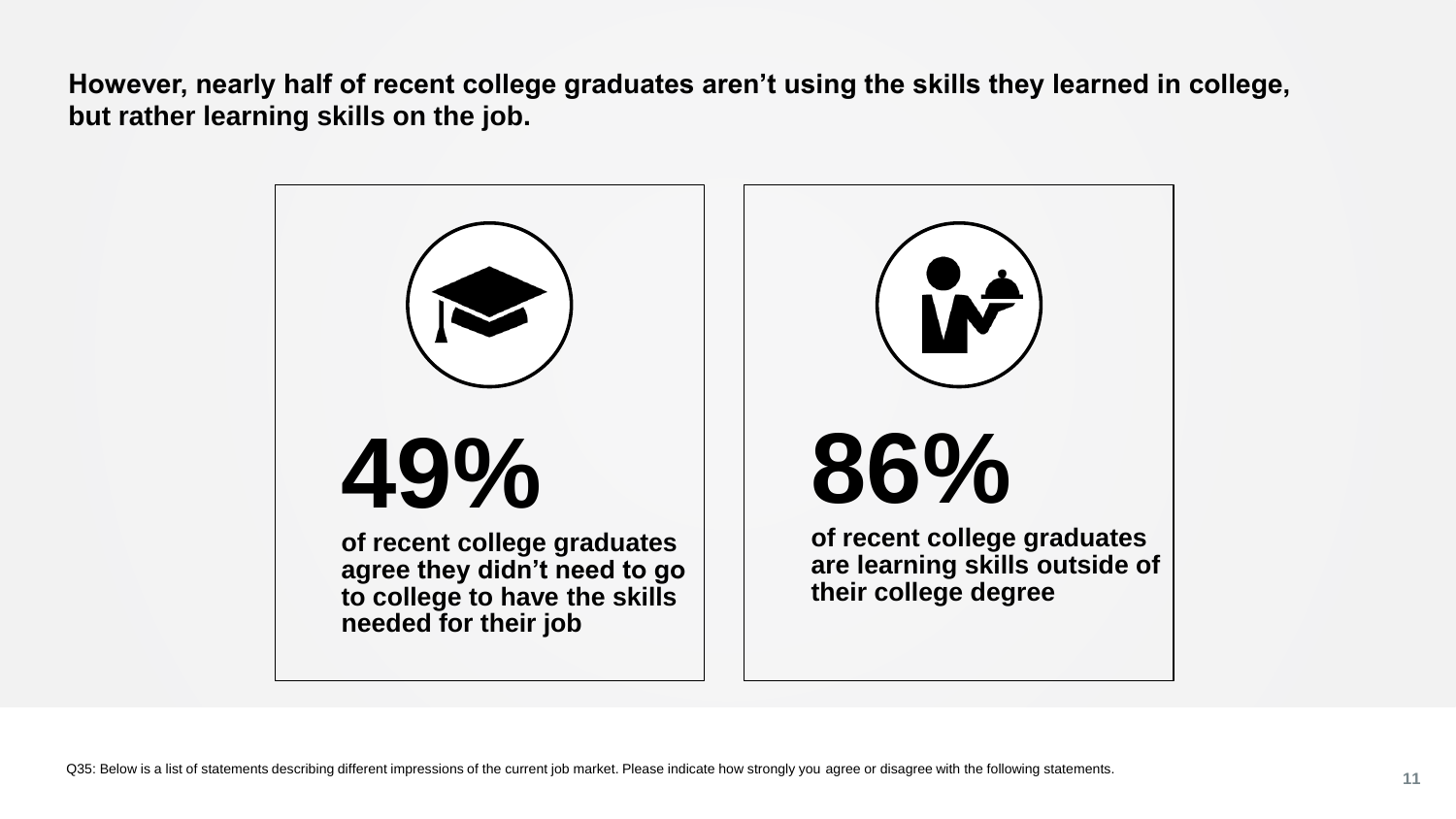**Opportunity youth aren't given the same opportunities for skill-building because they lack college degrees. Therefore, screening for college degrees in the hiring process, denies opportunity youth the ability to get a foot in the door, build skills on the job, and create more meaningful opportunities for life-long career success.**



Q38 You mentioned you do not have a college degree. We are interested in understanding your perception of how this has affected any previous employment and / or your current job search. Please indicate how strongly you agree or disagree with the following statements. **12**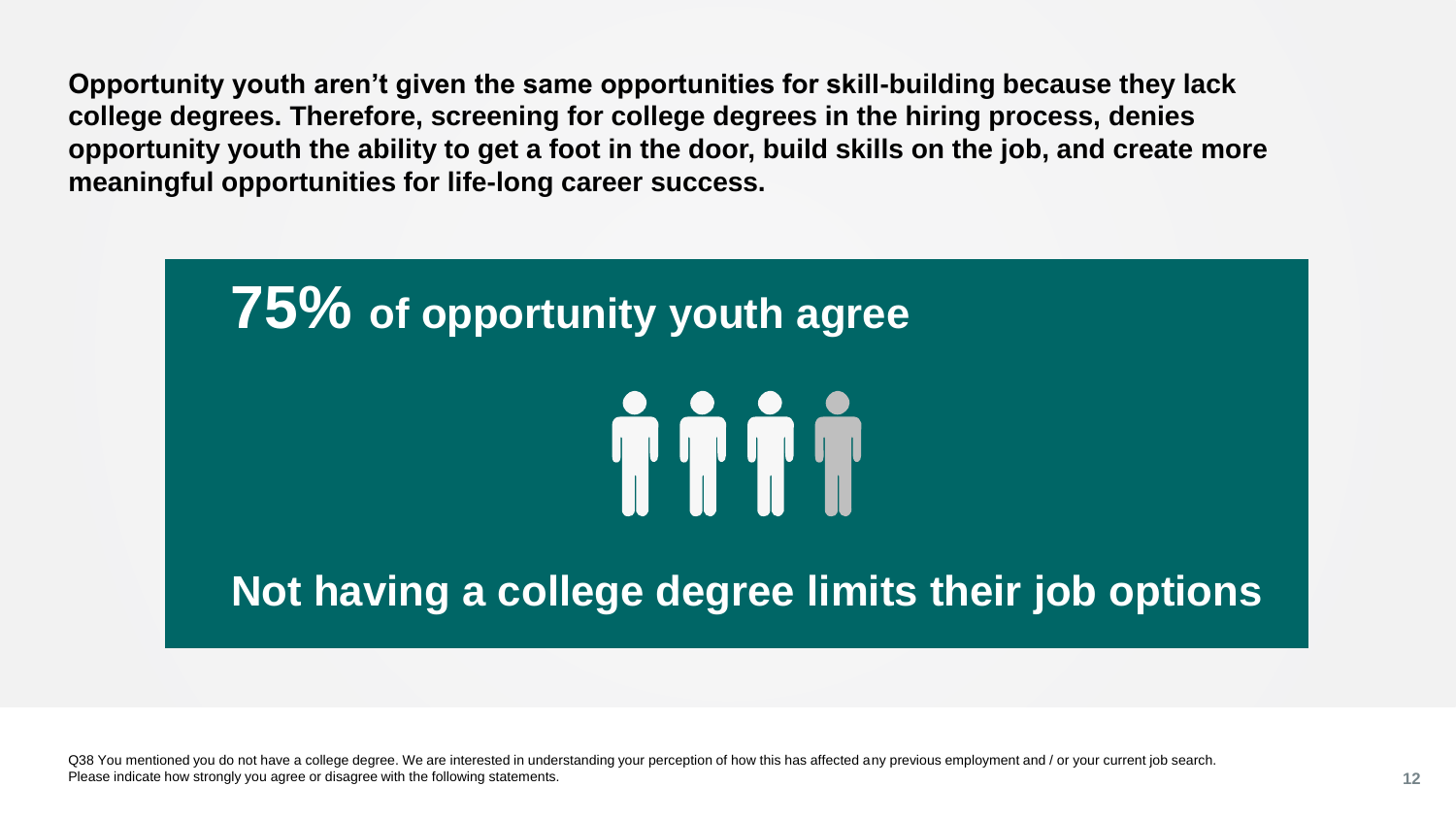## **The importance of a cultural fit**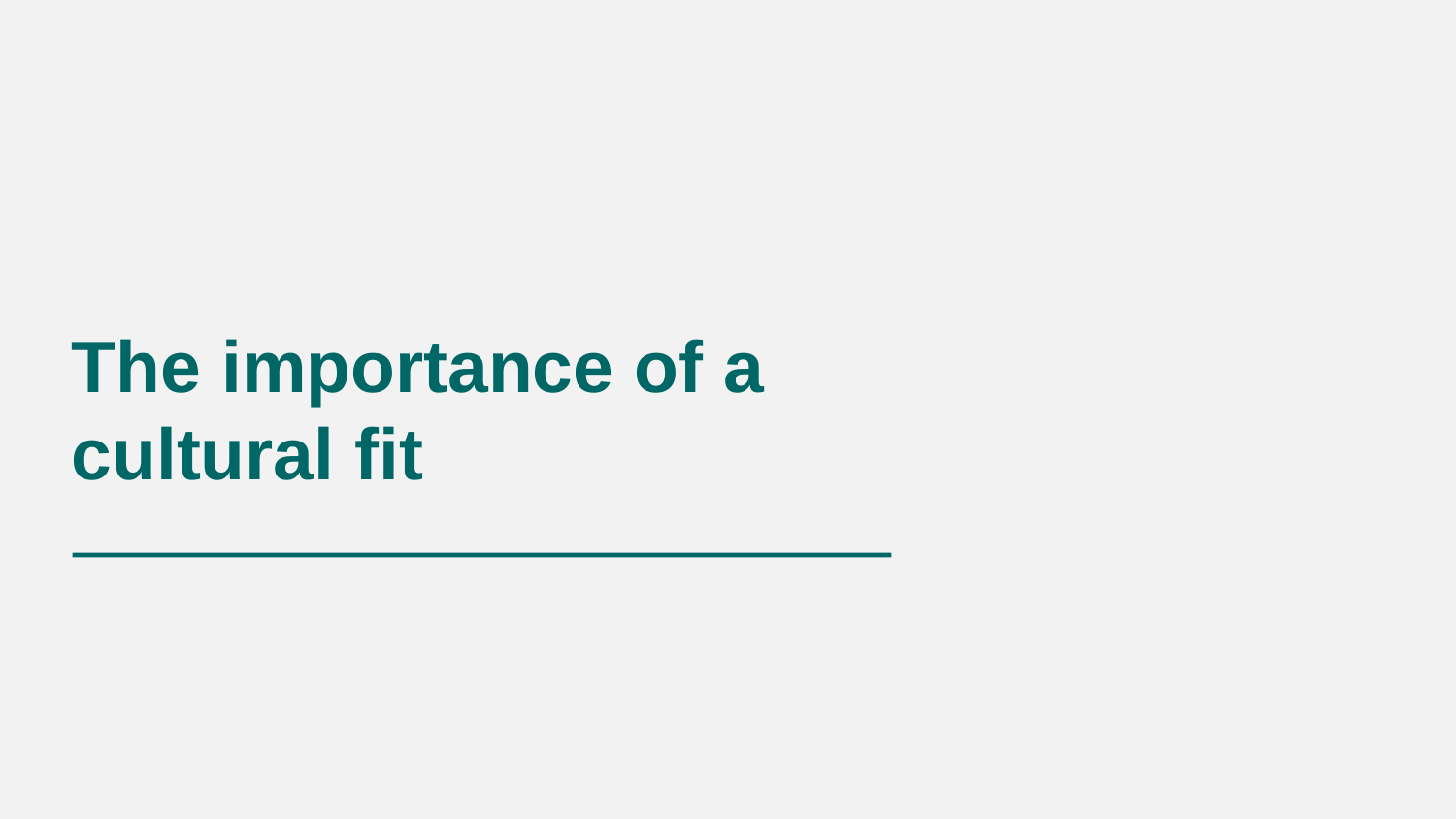**The top metric for evaluating the success of entry-level employees is how well the employee fits with company culture, which can be a subjective and unscientific way of screening candidates. For this reason, most employers use college degrees as a requirement in the screening process—a blunt proxy for general skills because employers lack alternate tools or methods to predict candidates' career success.** 

*Companies' ways of determining success, showing percent selected*



Q22: Within your organization, in what ways do you determine success of entry-level employees?

Total Employers

C-Suite

HR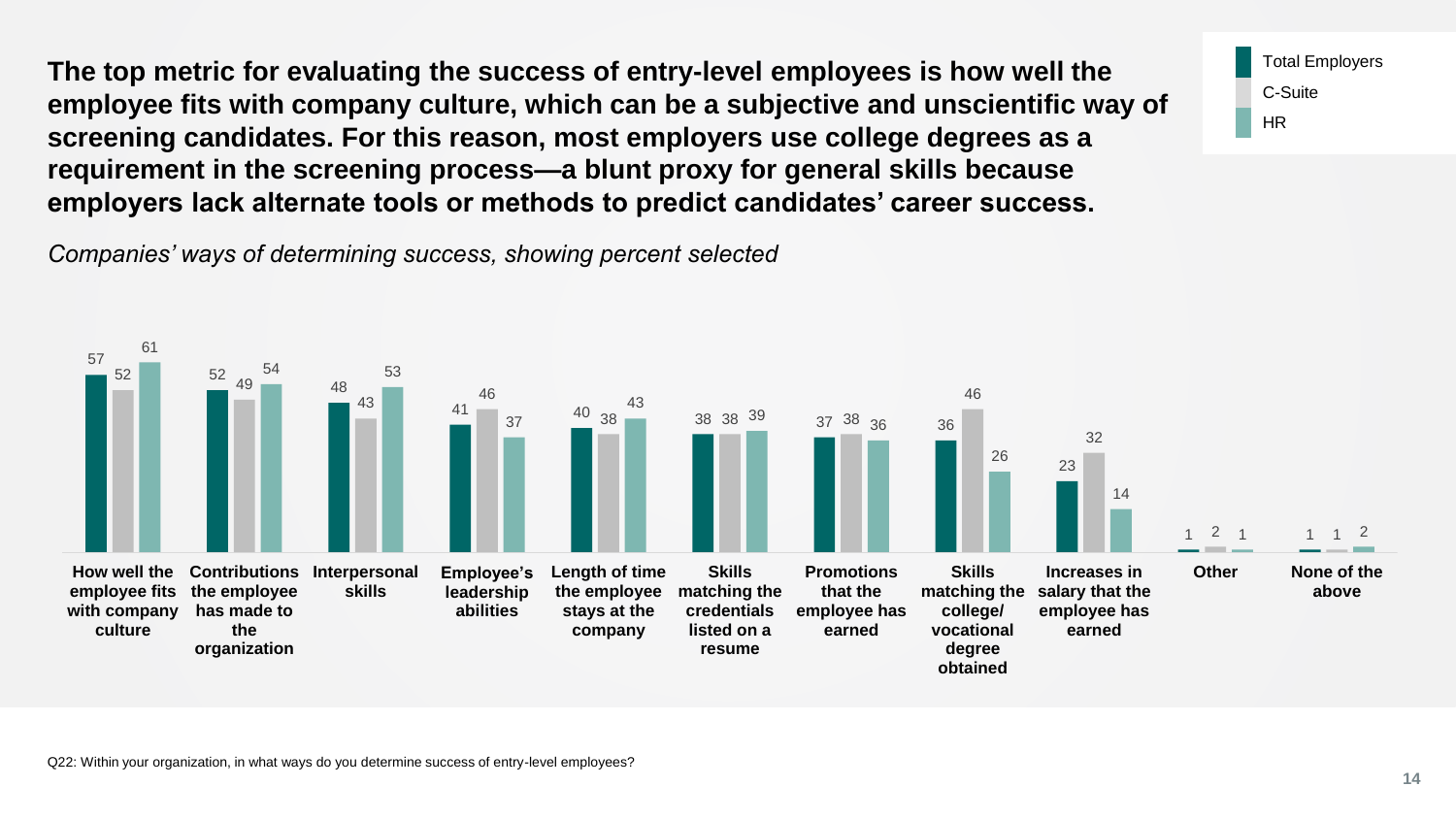**New forms of talent assessments, such as behavioral algorithms, could provide a more efficient and objective way for employers to find candidates who are a good fit from a broader applicant pool during the interview process. Employers who do hire opportunity youth, hire them because they are motivated, and have an applicable skill set and strong work ethic.**

Total Employers C-Suite HR

*Companies' reasons for hiring opportunity youth, showing percent selected among those who hire opportunity youth*

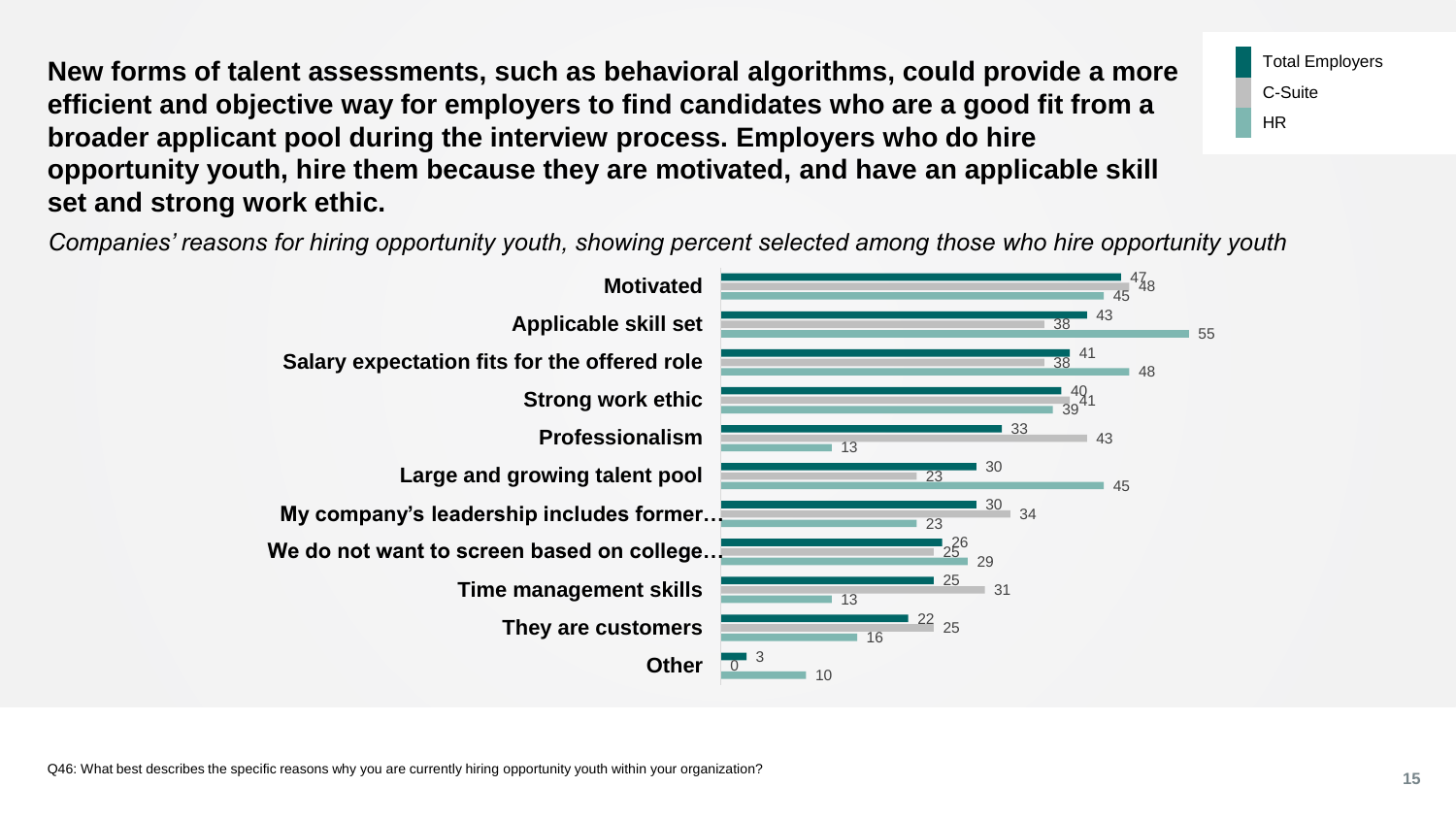# **Appropriate employer supports**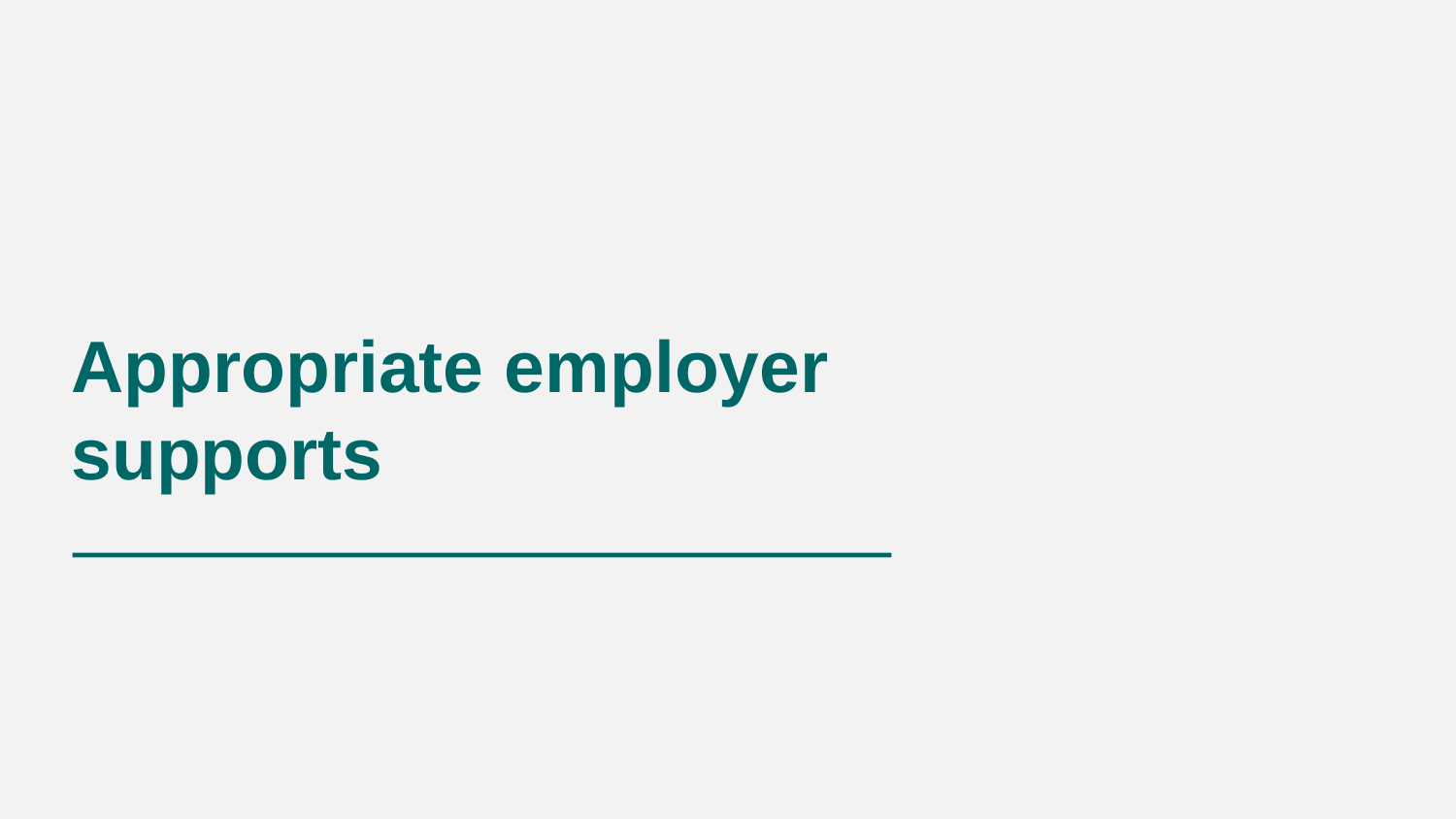### **Most employers deliver on perks such as health care and retirement plans.** Total Employers

*Current benefits to help entry-level employees stay in their job, showing percent selected*

24 21  $\frac{2}{1}^{2}$ 3  $\begin{matrix} 0 \\ 1 \end{matrix}$ 25 17 17 **Health care plan for full-time employees 401K, other retirement plans, or some form of financial literacy/management training or resources for employees Paid-time off (e.g sick/personal) Employer-provided education/ training programs to enhance job skills Supervisor support to ensure job success Offering reimbursement for classes/programs taken outside of the office Mentorship program within the organization Flextime (e.g may choose starting and ending times within some range of hours periodically) Health care plan for part-time employees Direct support or connection to resources (help find/sustain affordable childcare, transportation and/or housing options) The option to work full- or part-time in the same position Other My organization does not currently do anything specific to help entry-level employees stay in their job**

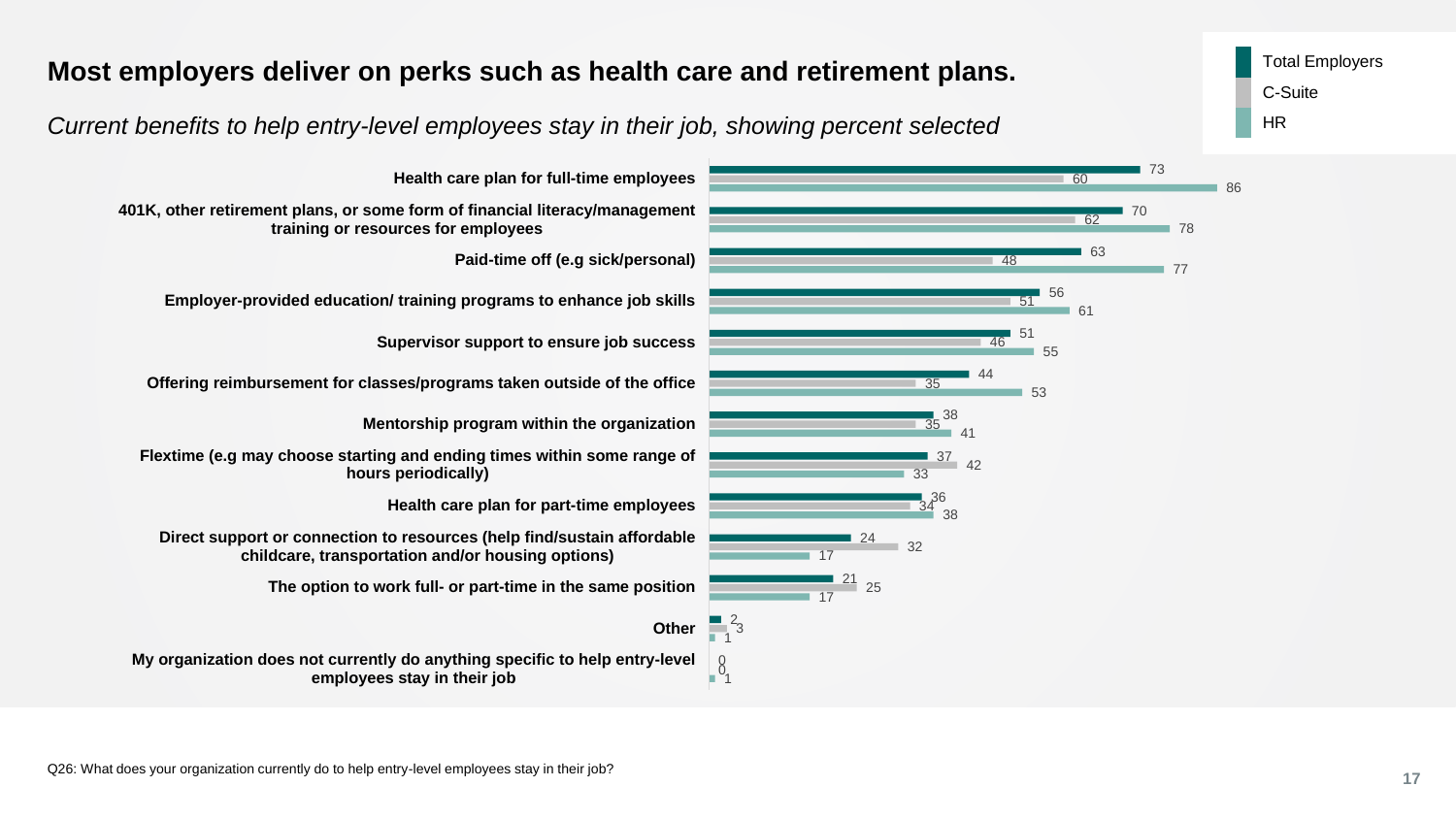Q34: Below is a list of possible attributes of a job. Please indicate how important each of the following attributes are to staying in a job.

*Benefits important to staying in a job, showing percent who "strongly" and "somewhat" agree*

**However, to attract and retain opportunity youth, employers should consider offering** 

**benefits that meet their unique needs; more than half require adequate child care.**



Total Opportunity Youth College Graduates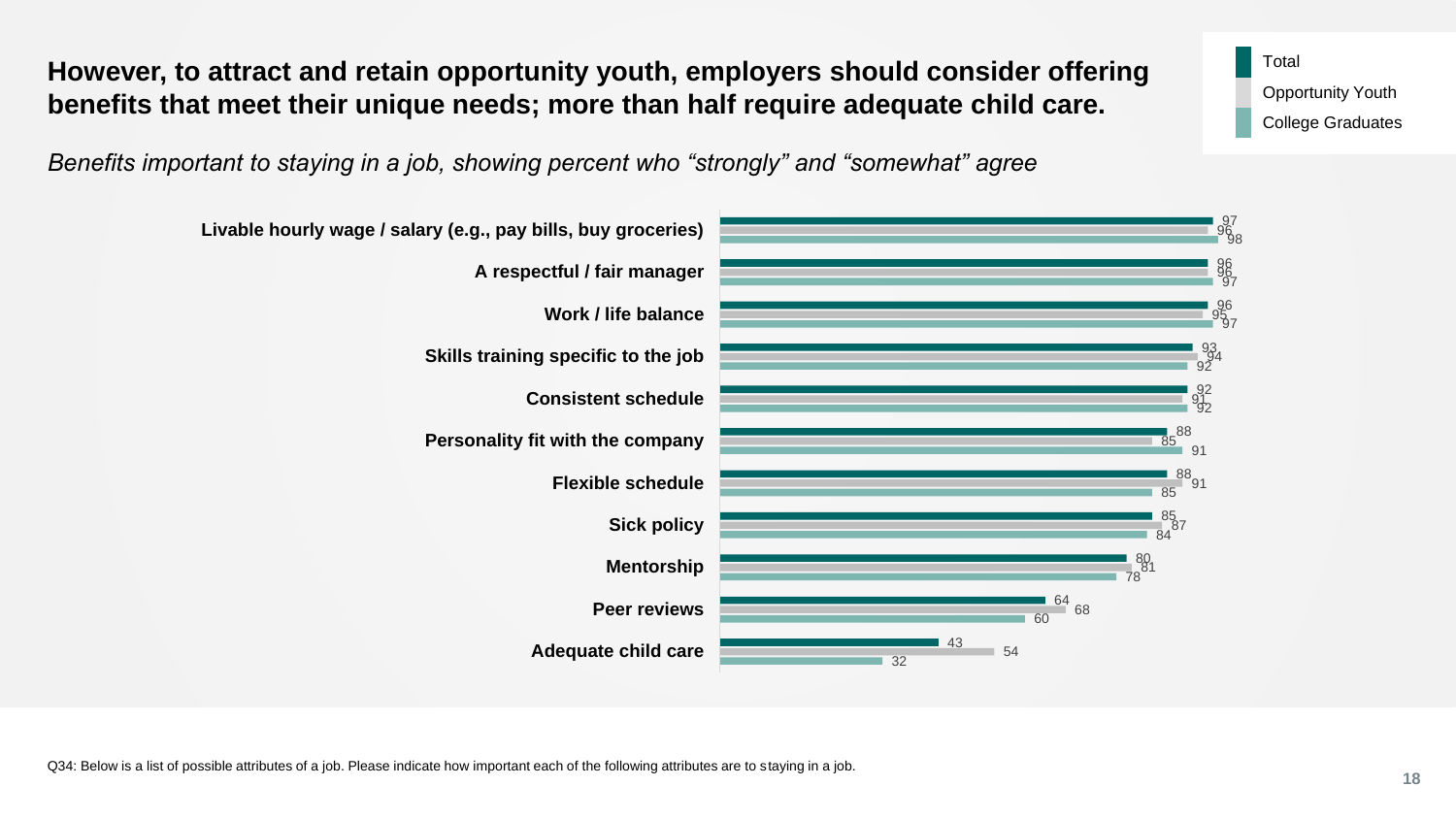**Opportunity youth face other job market barriers, from industry experience to transportation. This may mean that employers aren't reaching opportunity youth with their open job opportunities and that they aren't marketing (and developing) their company culture in a way that is attractive to and inclusive of opportunity youth.** 

*Challenges faced when finding a job, showing percent who "strongly" and "somewhat" agree*



Q33: Below is a list of potential challenges that one can face when trying to find a job. Please indicate to what extent you agree that each of the following has been a challenge for you, personally.

Total

Opportunity Youth College Graduates